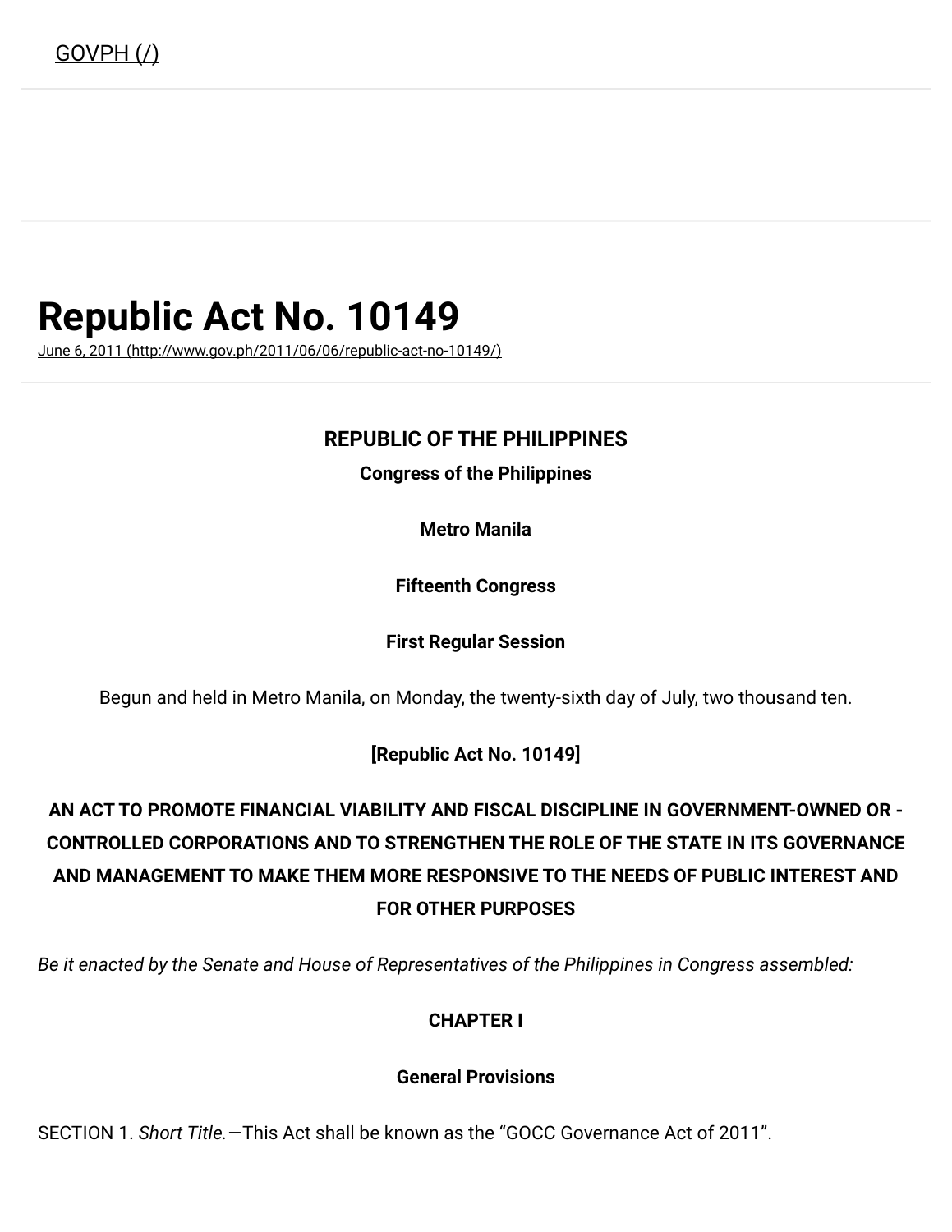SEC. 2. Declaration of Policy. - The State recognizes the potential of government-owned or -controlled corporations (GOCCs) as significant tools for economic development. It is thus the policy of the State to actively exercise its ownership. rights in GOCCs and to promote growth by ensuring that operations are consistent with national development policies and programs.

Towards this end, the State shall ensure that:

(a) The corporate form of organization through which government carries out activities is utilized judiciously;

(b) The operations of GOCCs are rationalized and monitored centrally in order that government assets and resources are used efficiently and the government exposure to all forms of habilities including subsidies is warranted and incurred through prudent means;

(c) The governance of GOCCs is carried out in a transparent, responsible and accountable manner and with the utmost degree of professionalism and effectiveness;

(d) A reporting and evaluation system, which will require the periodic disclosure and examination of the operations and management of the GOCCs, their assets and finances, revenues and expenditures, is enforced;

(e) The governing boards of every GOCC and its subsidiaries are competent to carry out its functions, fully accountable to the State as its fiduciary, and acts in the best interest of the State;

(f) Reasonable, justiable and appropriate remuneration schemes are adopted for the directors/trustees, officers and employees of GOCCs and their subsidiaries to prevent or deter the granting of unconscionable and excessive remuneration packages; and

(g) There is a clear separation between the regulatory and proprietary activities of GOCCs, in order to achieve a level playing field with corporations in the private sector performing similar commercial activities for the public.

SEC. 3. Definition of Terms. $-$ 

(a) Affiliate refers to a corporation fifty percent (50%) or less of the outstanding capital stock of which is owned or controlled, directly or indirectly, by the GOCC.

(b) Appointive Director refers to: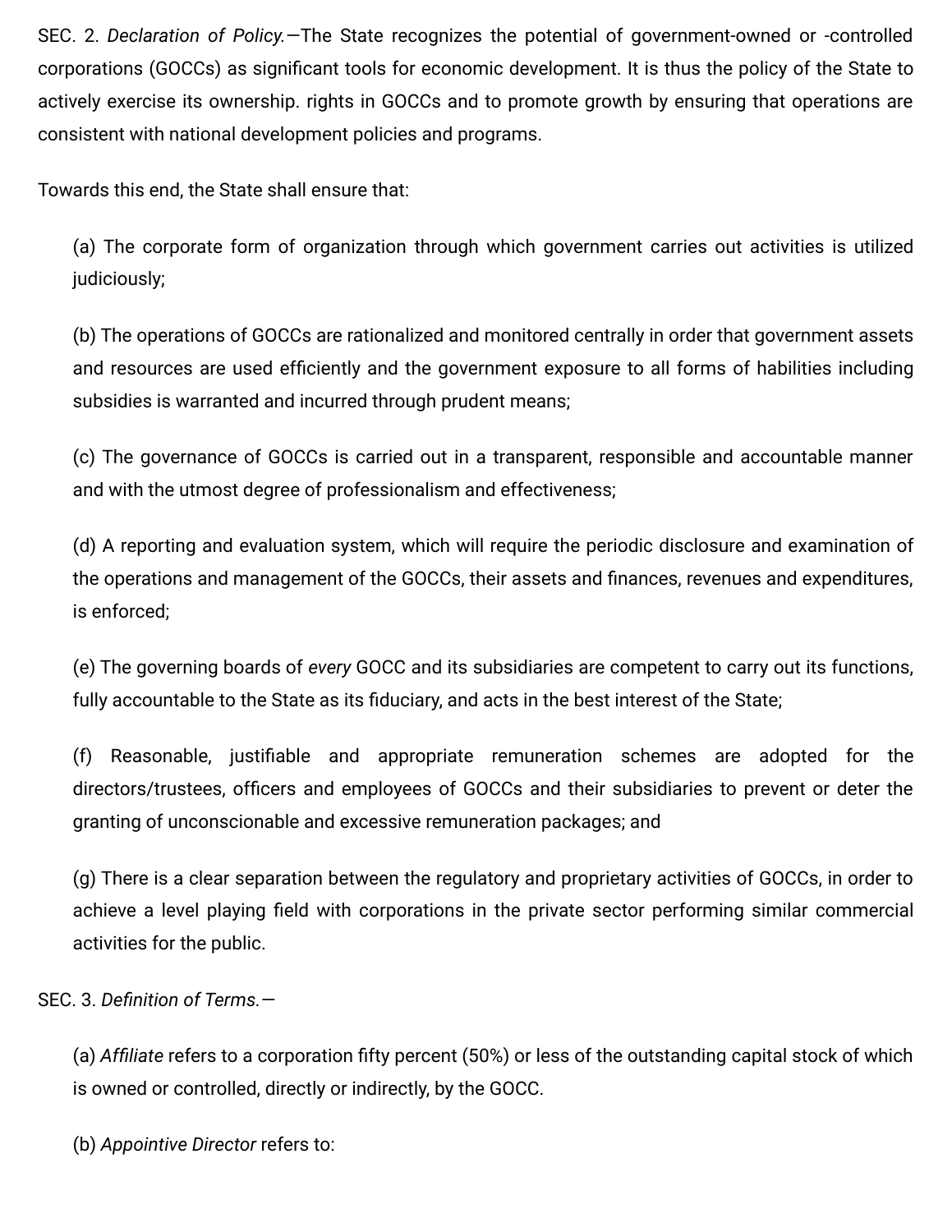(1) In the case of chartered GOCCs, all members of its Board of Directors/Trustees who are not ex officio members thereof;

(2) In the case of nonchartered GOCCs, members of its Board of Directors/Trustees whom the State is entitled to nominate, to the extent of its percentage shareholdings in such GOCC; and

(3) In the case of subsidiaries and afliates, members of its Board of Directors/Trustees whom the GOCC is entitled to nominate to the extent of its perrcentage shareholdings in such subsidiary or affiliate.

(c) Board of Directors/Trustees or Board refers to the governing body that exercises the corporate powers of a GOCC.

(d) Breakthrough Results refer to the achievement of corporate goals or other performance indicators as determined by the GOCC or its supervising department.

(e) Charter Statement refers to a statement of the GOCC's vision, mission and core values.

(f) Chartered GOCC refers to a GOCC, including Government Financial Institutions, created and vested with functions by a special law.

 $(q)$  Chief Executive Officer (CEO) refers to the highest ranking corporate executive, who could be the President or the General Manager, Chairman or the Administrator of a GOCC.

(h) Department refers to an executive department created by law. This shall include any instrumentality having or assigned the rank of a department, regardless of its name or designation.

(i) Ex Officio Board Member refers to any individual who sits or acts as a member of the Board of Directors/ Trustees by virtue of one's title to another office, and without further warrant or appointment.

(j) Fit and Proper Rule refers to the standard for determining whether a member of the Board of Directors/ Trustees or CEO is fit and proper to hold a position in a GOCC which shall include, but not be limited to, standards on integrity, experience, education, training and competence.

(k) Government Agency refers to any of the various units of the Government of the Republic of the Philippines, including a department, bureau, office, instrumentality or GOCC, or a local government or a distinct unit therein.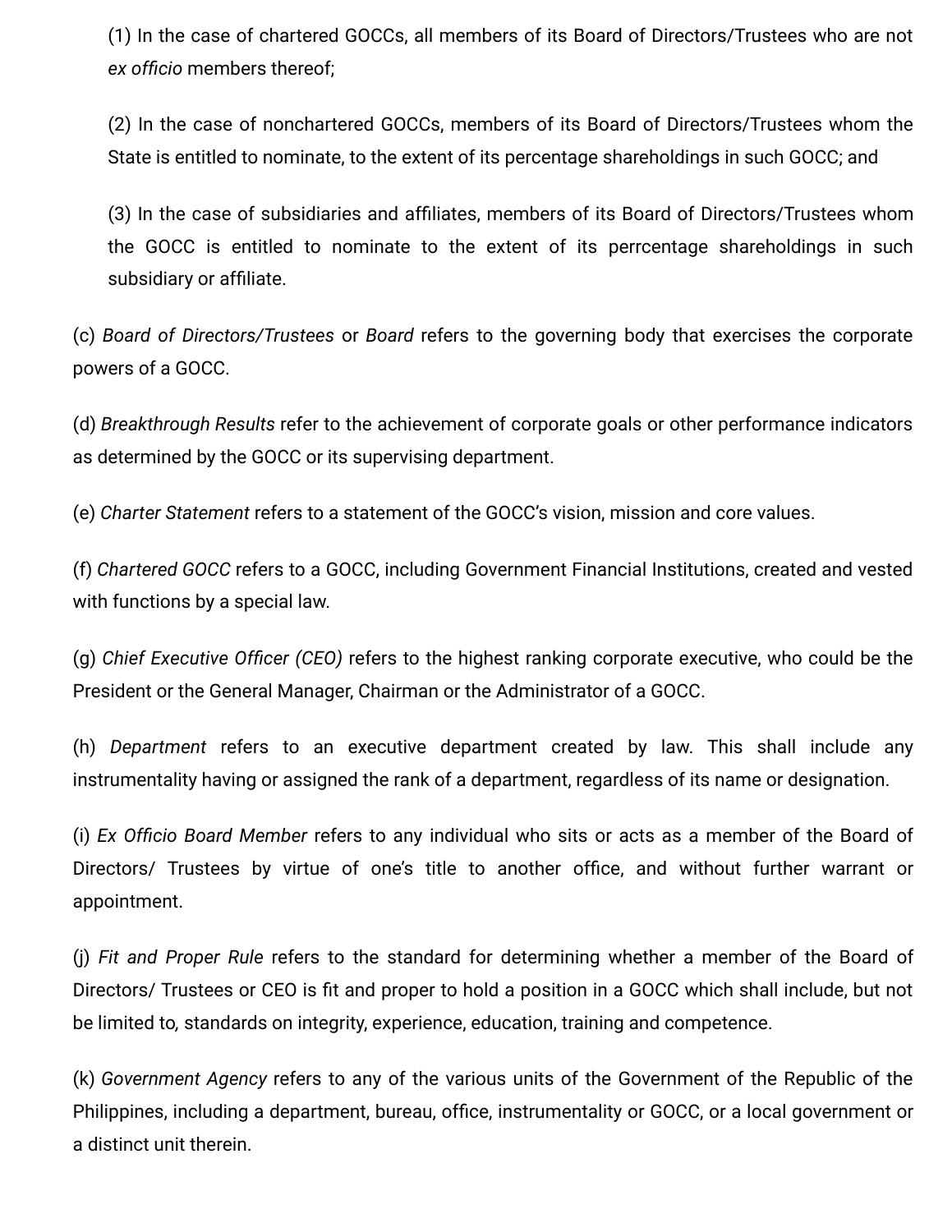(l) Government Corporate Governance Standards refer to a set of principles derived from law and practices, rules and standards prescribed by the Governance Commission for Government-Owned or - Controlled Corporations (GCG) that generate long-term arid desirable economic value for the State. It shall also refer to a system whereby shareholders, creditors, and other stakeholders of a corporation ensure that management enhances the value of the corporation as it competes in an increasingly global market place.

(m) Government Financial Institutions (GFIs) refer to financial institutions or corporations in which the government directly or indirectly owns majority of the capital stock and. which are either: (1) registered with or directly supervised by the Bangko Sentral ng Pilipinas; or (2) collecting or transacting funds or contributions from the public and places them in financial instruments or assets such as deposits, loans, bonds and equity including, but not limited to, the Government Service Insurance System and the Social Security System.

(n) Government Instrumentalities with Corporate Powers (GICP)/Government Corporate Entities (GCE) refer to instrumentahties or agencies of the government, which are neither corporations nor agencies integrated within the departmental framework, but vested by law with special functions or jurisdiction, endowed with some if not all corporate powers, administering special funds, and enjoying operational autonomy usually through a charter including, but not limited to, the following: the Manila International Airport Authority (MIAA), the Philippine Ports Authority (PPA), the Philippine Deposit Insurance Corporation (PDIC), the Metropolitan Waterworks and Sewerage System (MWSS), the Laguna Lake Development Authority (LLDA), the Philippine Fisheries Development Authority (PFDA), the Bases Conversion and Development Authority (BCDA), the Cebu Port Authority (CPA), the Cagayan de Orb Port Authority, the San Fernando Port Authority, the Local Water Utilities Administration (LWUA) and the Asian Productivity Organization (APO).

(o) Government-Owned or -Controlled Corporation (GOCC) refers to any agency organized as a stock or nonstock corporation, vested with functions relating to public needs whether governmental or proprietary in nature, and owned by the Government of the Republic of the Philippines directly or through its instrumentahties either wholly or, where applicable as in the case of stock corporations, to the extent of at least a majority of its outstanding capital stock: Provided, however, That for purposes of this Act, the term "GOCC"- shall include GICP/GCE and GFI as defined herein.

(p) Nonchartered GOCC refers to a GOCC organized and operating under Batas Pambansa Bilang 68, or "The Corporation Code of the Philippines".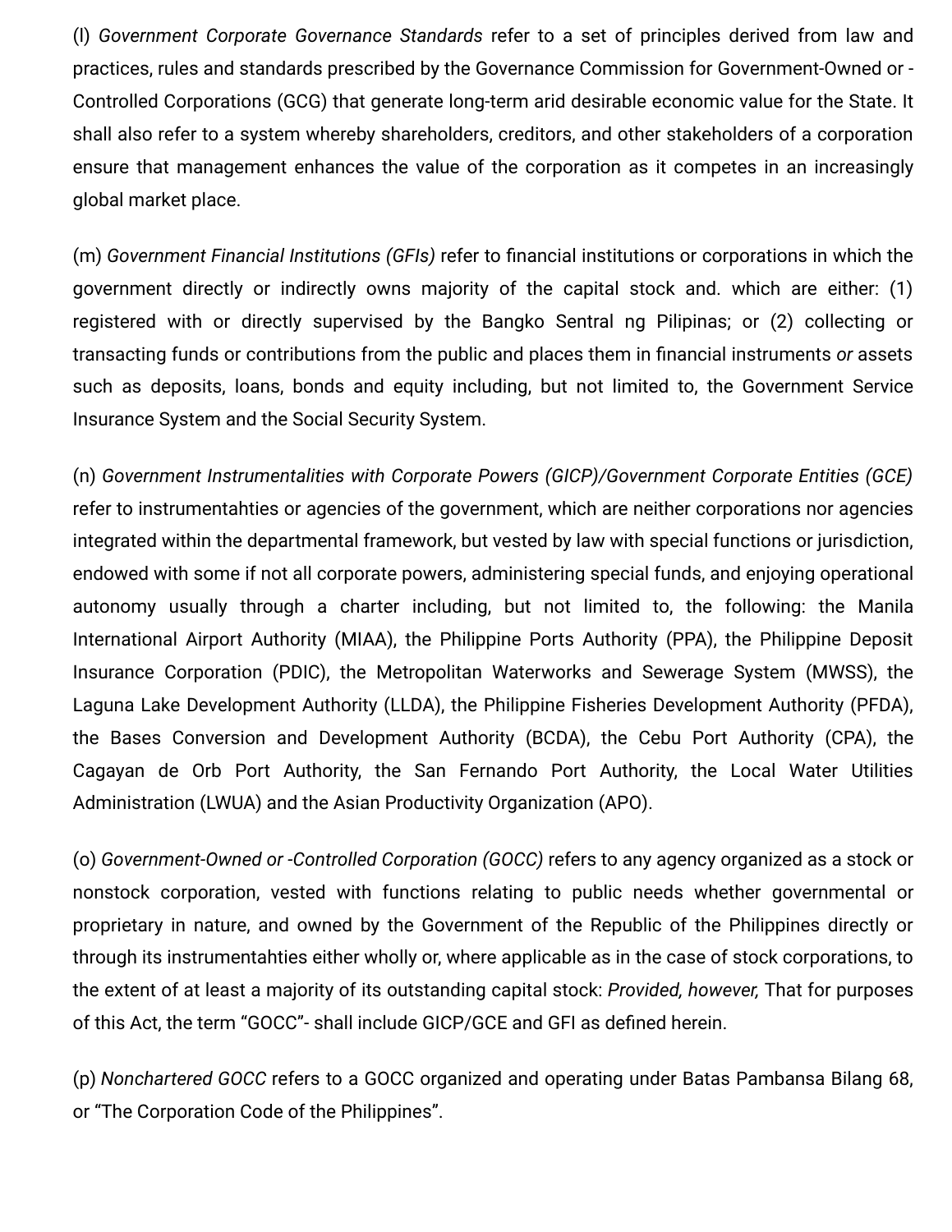(q) Officers refer to the corporate officers of the GOCC as provided in its charter or bylaws, such as the CEO, Chief Financial Officer, Chief Investment Officer, President, Vice President, General Manager, Treasurer and Corporate Secretary.

(r) Ownership Manuals refer to guidelines and rules pertaining to the ownership by the State or corporations and enterprises or the exercise of such ownership governing the GOCCs or any classification thereof.

(s) Per Diems refer to the compensation granted to members of the Board of Directors or Trustees of a GOCC for actual attendance in meetings.

(t) Performance Evaluation System refers to the process of appraising the accomplishments of GOCCs in a given fiscal year based, on set performance criteria, targets and weights.

(u) Performance Scorecard refers to a governance and management tool forming part of the performance evaluation system which consists of a set of measures, targets and. initiatives that facilitate the achievement of breakthrough results and performance through the effective and efficient monitoring and coordination of the strategic objectives of the GOCC.

(v) President refers to the President of the Republic of the Philippines.

(w) Related Corporation refers to a subsidiary or afliate of a GOCC.

(x) Secretary refers to the person vested with the authority and responsibility for the exercise of the mandate of the Department, for the discharge of its powers and functions, and who shall have supervision and control of the Department.

(y) Strategy Map refers to an integrated set of strategic choices or objectives drawn by the governing body, the successful execution of which results in the achievement of the GOCC's vision in relation to its mission or purpose for having been created.

(z) Subsidiary refers to a corporation where at least a majority of the outstanding capital stock is owned or controlled, directly or indirectly, through one or more intermediaries, by the GOCC.

SEC. 4. Coverage. - This Act shall be applicable to all GOCCs, GICPs/GCEs, and government financial institutions, including their subsidiaries, but excluding the Bangko Sentral ng Pilipinas, state universities and colleges, cooperatives, local water districts, economic zone authorities and research institutions: Provided, That in economic zone authorities and research institutions, the President shall appoint onethird (1/3) of the board members from the list submitted by the GCG.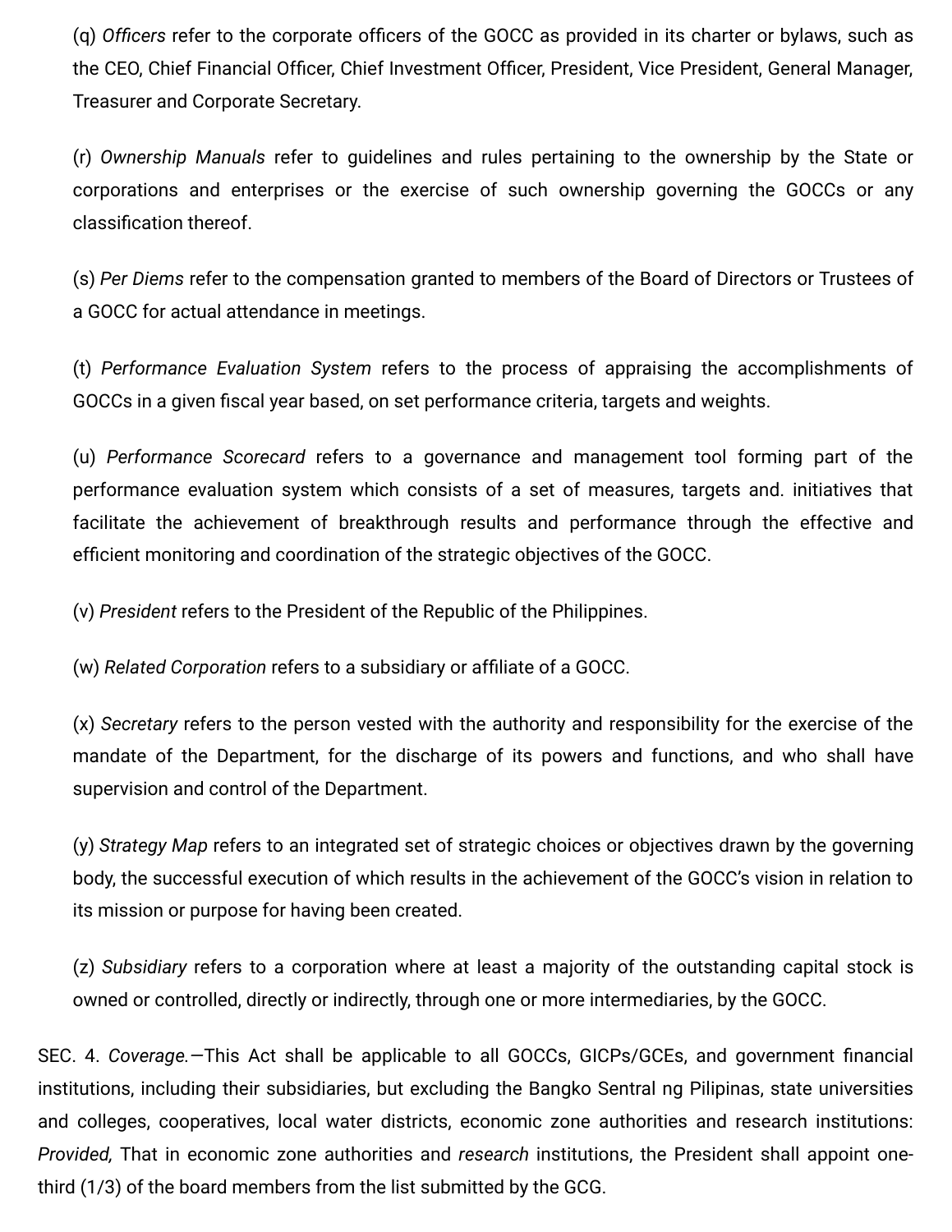### CHAPTER II

### The Governance Commission for Government-Owned or -Controlled Corporations (GCG)

SEC. 5. Creation of the Governance Commission for Government-Owned or -Controlled Corporations. —There is hereby created a central advisory, monitoring, and oversight body with authority- to formulate, implement and coordinate policies to be known as the Governance Commission for Government-Owned or -Controlled Corporations, hereinafter referred to as the GCG, which shall be attached to the Office of the President. The GCG shall have the following powers and functions:

(a) Evaluate the performance and determine the relevance of the GOCC, to ascertain whether such GOCC should be reorganized, merged, streamlined, abolished or privatized, in consultation with the department or agency to which a GOCC is attached. For this purpose, the GCG shall be guided by any of the following standards:

(1) The functions or purposes for which the GOCC was created are no longer relevant to the State or no longer consistent with the national development policy of the State;

(2) The GOCC's functions or purposes duplicate or unnecessarily overlap with functions, programs, activities or projects already provided by a Government Agency;

(3) The GOCC is not producing the desired outcomes, or no longer achieving the objectives and purposes for which it was originally designed and implemented, and/or not cost efficient and does not generate the level of social, physical and economic returns vis-à-vis the resource inputs;

(4) The GOCC is in fact dormant or nonoperational;

(5) The GOCC is involved in an activity best carried out by the private sector; and

(6) The funcitional, purpose or nature of operations of any group of GOCCs require consolidation under a holding company.

Upon determination by the GCG that it is to the best interest of the State that a GOCC should be reorganized, merged, streamlined, abolished or privatized, it shall:

(i) Implement the reorganization, merger or streamlining of the GOCC, unless otherwise directed by the President; or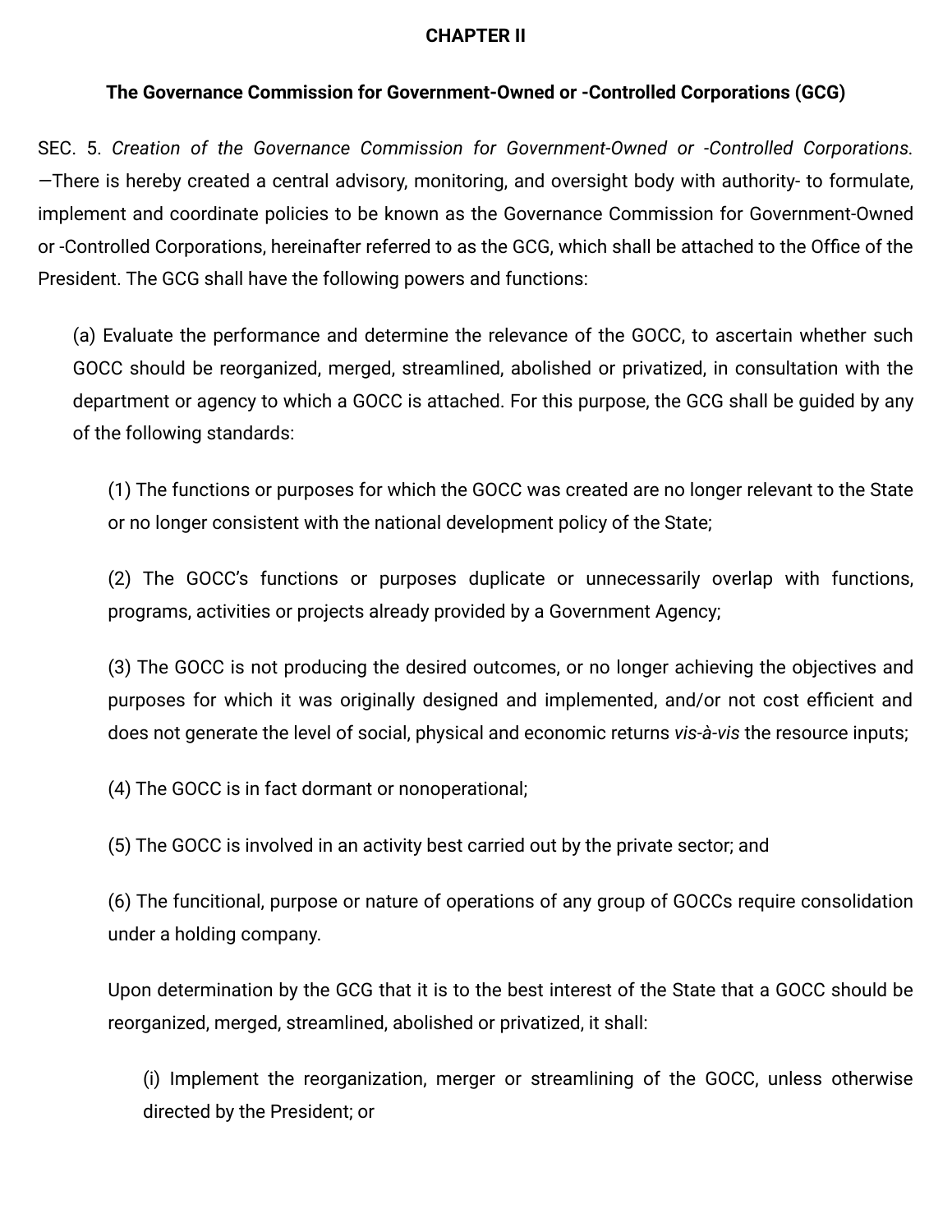(ii) Recommend to the President the abolition or privatization of the GOCC, and upon the approval of the President, implement such abolition or privatization, unless the President designates another agency to implement such abolition or privatization.

(b) Classify GOCCs into: (1) Developmental/Social Corporations; (2) Proprietary Commercial Corporations; (3) Government Financial, Investment and Trust Institutions; (4) Corporations with Regulatory Functions; and (5) Others as may be classified by the GCG, without prejudice to further sub classifications in each category and/or any other classification based on parameters as it may find relevant or . material such as, but not limited to, industry type. The classification shall guide the GCG in exercising its powers and functions as provided herein;

(c) In consultation with the relevant government agencies and stakeholders, adopt within one hundred eighty (180) days from its constitution, an ownership and operations manual and the government corporate standards governing GOCCs: Provided, That the government corporate governance standards applicable to GOCCs shall be no less rigorous than those required by the Philippine Stock Exchange or the Securities. and Exchange Commission of listed companies, or those required by the Bangko Sentral ng Pilipinas or the Insurance Commission for banking institutions and insurance companies, as the case may be. The manual shall be consistent with the Medium-Term Philippine Development Plan issued by the National Economic and Development Authority (NEDA) and shall include:

(1) Objectives of State ownership;

(2) Role of national government in the governance of GOCCs;

(3) Modes of implementation of the ownership policy;

(4) Guidelines on the monitoring of the operations of all GOCCs including their Related Corporations. These shall include Strategy Maps, Charter Statements, Performance Commitments and such other mechanisms;

(5) The roles, relationships and responsibilities of the State, the Government Agencies to which the GOCC is attached, and the GOCC;

(6) Disclosure and transparency requirements;

(7) Code of Ethics of Directors and Officers;

(8) Creation of board committees and similar oversight bodies;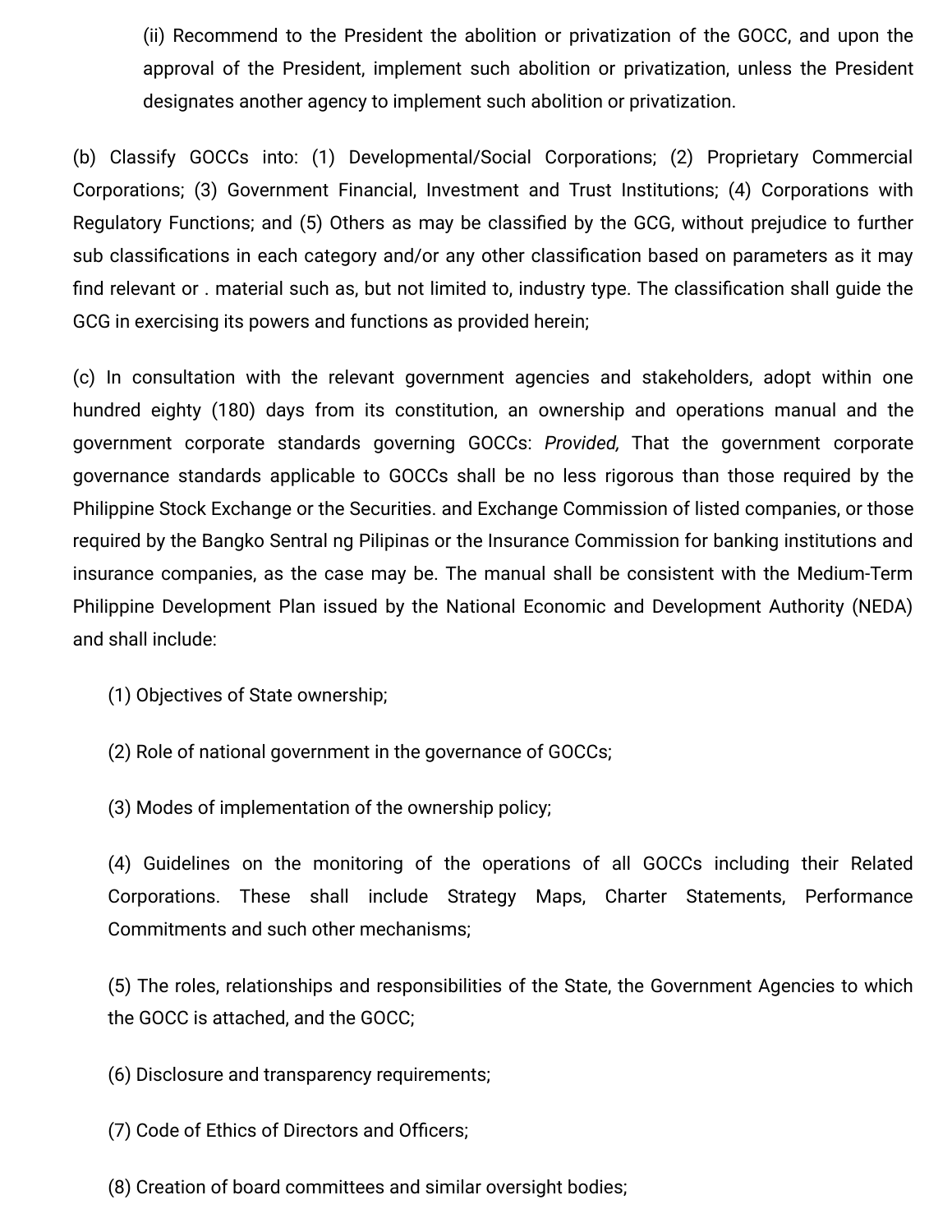(9) Integrated corporate reporting system;

(10) Statement of the social responsibilities of the GOCC; and

(11) Such other matters as the GCG may deem proper to include in the ownership policy.

(d) Without prejudice to the filing of administrative and criminal charges, recommend to the Board of Directors or Trustees the suspension of any member of the Board of Directors or Trustees who participated by commission or omission in the approval of the act giving rise to the violation or noncompliance with the ownership manual for a period depending on the nature and extent of damage caused, during which period the director or trustee shall not be entitled to any emolument;

(e) In addition to the qualifications required under the individual charter of the GOCCs and in the bylaws of GOCCs. without original charters, the GCG shall identify necessary skills and qualifications required for Appointive Directors and recommend to the President a shortlist of suitable and qualified candidates for Appointive Directors;

(f) Establish the performance evaluation systems including performance scorecards which shall apply to all GOCCs in general and to the various GOCC classification;

(g) Conduct periodic study, examination, evaluation and assessment of the performance of the GOCCs, receive, and in appropriate cases, require reports on the operations and management of the GOCCs including, but not limited to, the management of the assets and finances of the GOCCs;

(h) Conduct compensation studies, develop and recommend to the President a competitive compensation and remuneration system which shall attract and retain talent, at the same time allowing the GOCC to be financially sound and sustainable;

(i) Provide technical advice and assistance to the government agencies to which the GOCCs are attached in setting performance objectives and targets for the GOCCs and in monitoring GOCCs performance vis-a-vis established objectives and targets;

(j) Coordinate and monitor the operations of GOCCs, ensuring alignment and consistency with the national development policies and programs. It shall meet at least quarterly to:

(1) Review Strategy Maps and Performance Scorecards of all GOCCs;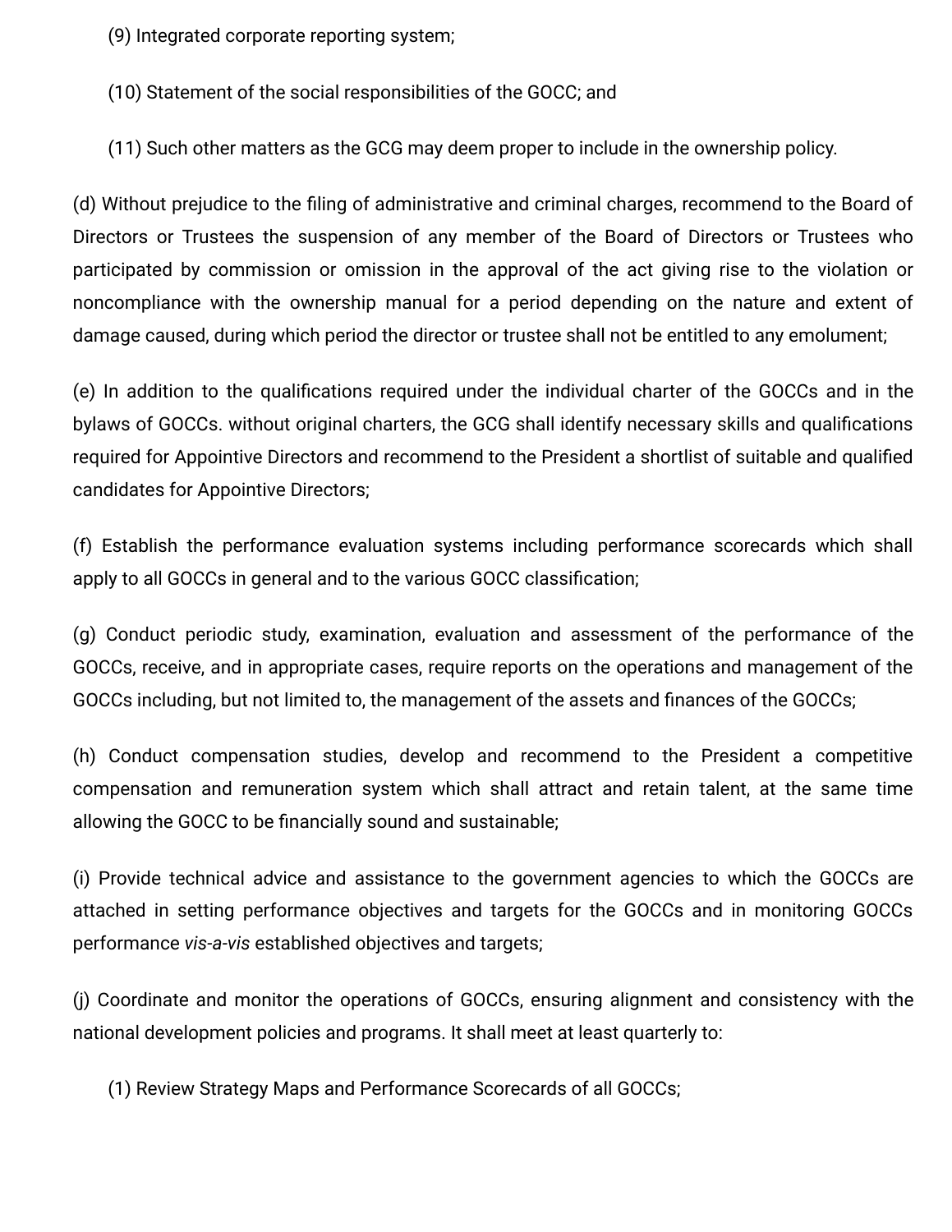(2) Review and assess existing performance-related policies including the compensation/remuneration of Board of Directors/ Trustees and Officers and recommend appropriate revisions and actions; and

(3) Prepare performance reports of the GOCCs for submission to the President.

(k) Prepare a semi-annual progress report to be submitted to the President and the Congress. In its report, the GCG will provide its performance assessment of the GOCCs and recommend clear and specific actions. Within one hundred twenty (120) days from the close of the year, the GCG shall prepare an annual report on the performance of the GOCCs and submit it to the President and the Congress; and

(I) Review the functions of each of the GOCC and, upon determination that there is a conflict between the regulatory and commercial functions of a GOCC, recommend to the President in consultation with the Government Agency to which such GOCC is attached, the privatization of the GOCCs commercial operations, or the transfer of the regulatory functions to the appropriate government agency, or such other plan of action to ensure that the commercial functions of the GOCC do not conflict with such regulatory functions.

In the performance of its functions under subsections (a), (c), (e), (f), (g), (h) and (1) herein and in any other review or evaluation of a GOCC that the GCG may conduct, the GCG shall engage the participation of the Secretary or highest ranking official of the relevant agency or department, as the case may be.

SEC. 6. Composition of the GCG. - The GCG shall be composed of five (5) members. The Chairman with the rank of Cabinet Secretary and two (2) members with the rank of Undersecretary shall be appointed by the President. The Secretaries of the Department of Budget and Management and the Department of Finance shall sit as ex officio members.

SEC. 7. Powers and Functions of the Chairman.—The management of the GCG shall be vested in the Chairman who shall have the following powers and duties:

(a) Preside over the meetings of the GCG;

(b) Direct and manage the day-to-day affairs and business of the GCG;

(c) With the approval of the GCG, determine the stafng pattern and the number of personnel of the GCG and define their duties and responsibilities;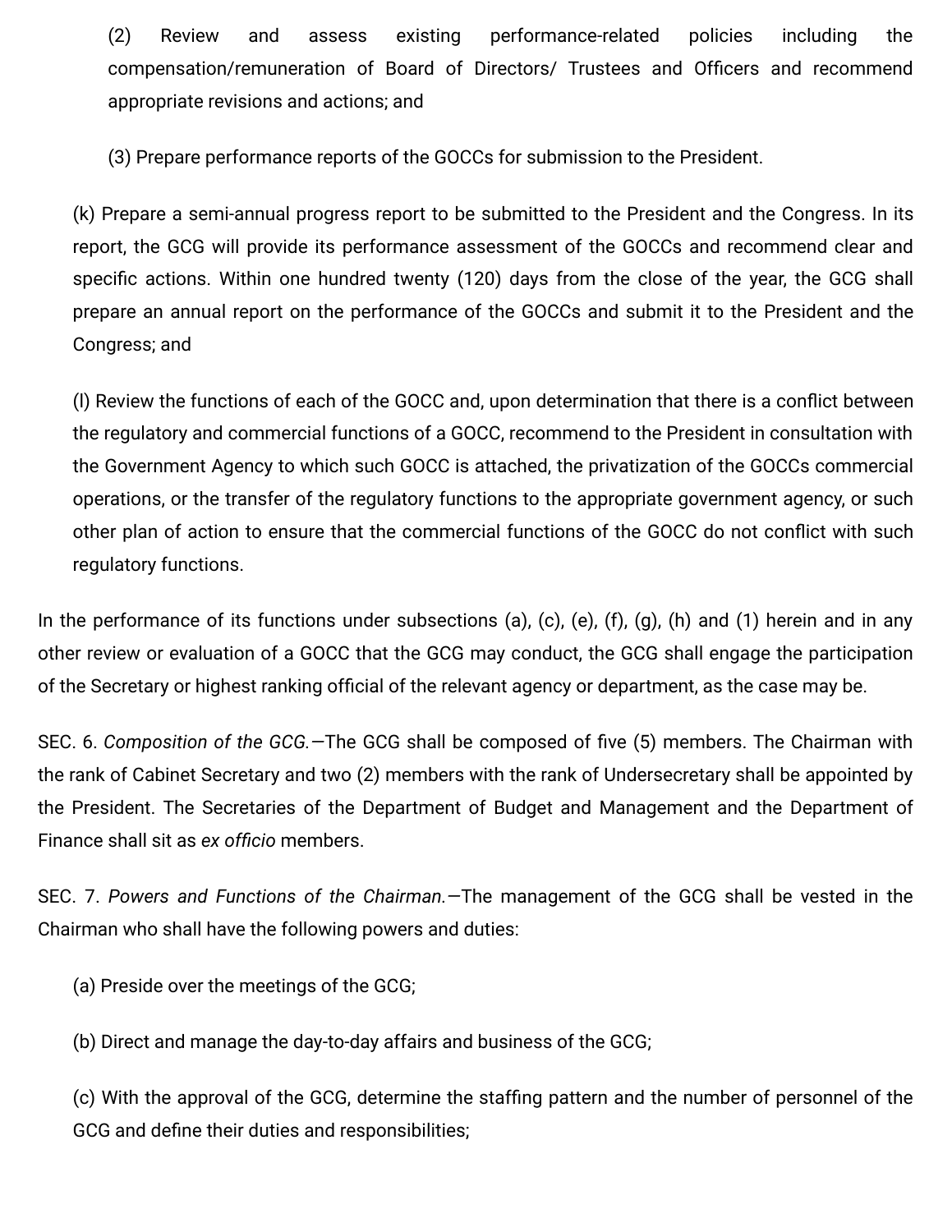(d) With the approval of the GCG, to appoint, remove, suspend, or otherwise discipline for cause, any employee of the GCG; and

(e) Perform such other duties as may be delegated or assigned to him by the GCG from tome to time.

### CHAPTER III

### COMPENSATION AND POSITION CLASSIFICATION SYSTEM FOR GOCCS

SEC. 8. Coverage of the Compensation and Position Classification System. - The GCG, after conducting a compensation study, shall develop a Compensation and Position Classification System which shall apply to all officers and employees of the GOCCs whether under the Salary Standardization Law or exempt therefrom and shall consist of classes of positions grouped into such categories as the GCG may determine, subject to approval of the President.

SEC. 9. Position Titles and Salary Grades. - All positions in the Positions Classification System, as determine by the GCG and as approved by the President, shall be allocated to their proper position titles and salary grades in accordance with n Index of Occupational Services, Position Titles and Salary Grades of the Compensation and Position Classification System, which shall be prepared by the GCG and approved by the President.

The following principles shall govern the Compensation and Position Classification System:

(a) All GOCC personnel shall be paid just and equitable wages in accordance with the principle of equal pay for work of equal value. Differences in pay shall be based on verifiable Compensation and Position Classification factors in due regard to the financial capability of the GOCC;

(b) Basic compensation for all personnel in the GOCC shall generally be comparable with those in the private sector doing comparable work and must be in accordance with prevailing laws on minimum wages. The total compensation provided for GOCC personnel shall be maintained at a reasonable level with due regard to the provisions of existing compensation and position classification laws including Joint Resolution No. 4, Series of 2009, and the GOCC operating budget; and

(c) A review of the GOCC compensation rates, taking into account the performance of the GOCC, its overall contribution to the national economy and the possible erosion in purchasing power due to inflation and other factors, shall be conducted periodically.

Any law to the contrary notwithstanding, no GOCC shall be exempt from the coverage of the Compensation and Position Classification System developed by the GCG under this Act.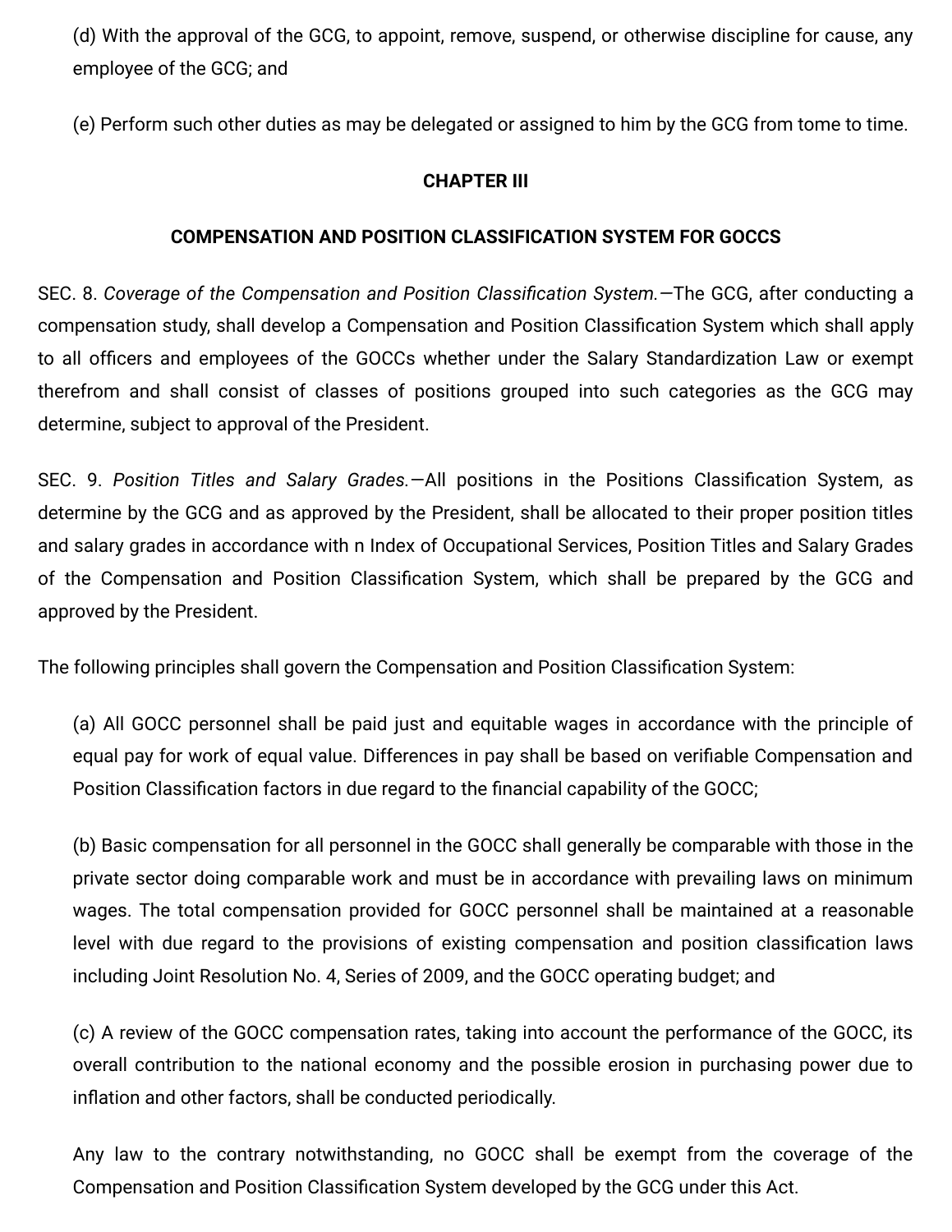SEC. 10. Additional Incentives.—The GCG may recommend to the President, incentives for certain position titles in consideration of the good performance of the GOCC: Provided, That no incentives shall be granted unless the GOCC has fully paid all taxes for which it is liable, and the GOCC has declared and paid all the dividends required to be paid under its charter or any other laws.

SEC. 11. Non-diminution of Salaries. The Compensation and Position Classification System to be developed and recommended by the GCG and as approved by the President shall apply to all positions, on full or part-time basis, now existing or hereafter created in the GOCC: Provided, That in no case shall there be any diminution in the authorized salaries as of December 31, 2010 of incumbent employees of GOCCs, including those exempt under Republic Act No. 6758, as amended, upon the implementation of the Compensation and Position Classification System for GOCCs.

### CHAPTER IV

### BOARD OF DIRECTORS-TRUSTEES-OFFICERS OF GOVERNMENET-OWNED OR –CONTROLLED CORPORATIONS

SEC. 12. Coverage.—The duties, obligations, responsibilities and standards of care provided under this Chapter shall be applicable to all members of the Board of Directors/Trustees and Officers of GOCCs and subsidiaries now existing or hereafter created including government appointed directors in affiliate corporations. These duties, obligations and responsibilities shall be addition to the powers and functions provided in the individual charters or articles of incorporation and by laws of the respective GOCCs.

SEC. 13. Number of Directors/Trustees.—The present number of Directors/Trustees provided in the charter of the GOCCs shall be maintained.

SEC. 14. Ex Officio Alternates.—The ex officio members of the GOCC may designate their respective alternates who shall be the officials next-in-rank to them and whose acts shall be considered the acts of their principals.

SEC. 15. Appointment of the Board of Directors/Trustees of GOCCs.—An Appointive Director shall be appointed by the President of the Philippines from a shortlist prepared by the GCG.

The GCG shall formulate its rules and criteria in the selection and nomination of prospective appointees and shall cause the creation of search committees to achieve the same. All nominees included in the list submitted by the GCG to the President shall meet the Fit and Proper Rule as defined un this Act and such other qualifications which the GCG may determine taking into consideration the unique requirements of each GOCC. The GCG shall ensure that the shortlist shall exceed by at least fifty percent (50%) of the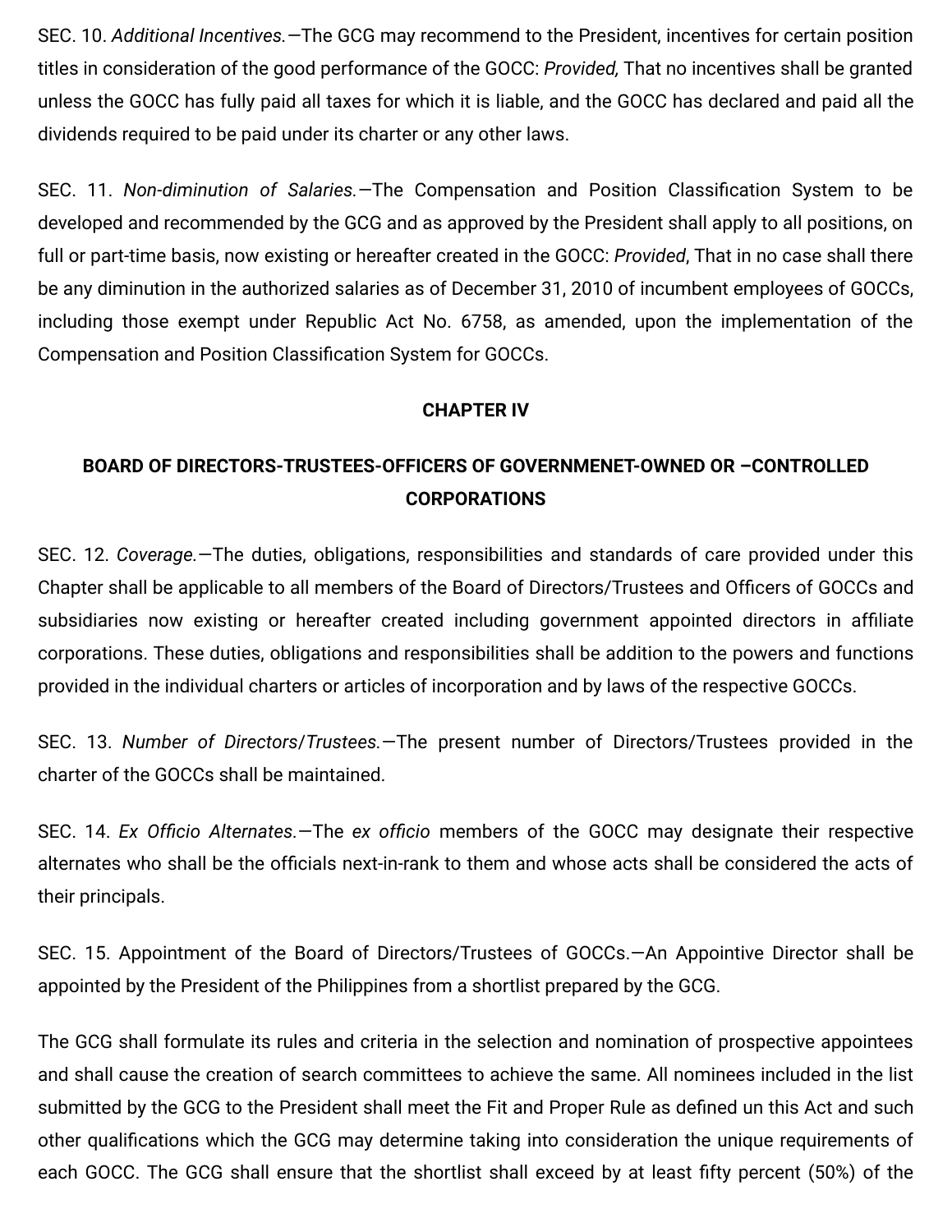number of directors /trustees to be appointed. In the event that the President does not see fit to appoint any of the nominees included in the shortlist, the President shall ask the GCG to submit additional nominees.

SEC. 16. Fit and Proper.—All members of the Board, the CEO and other officers of the GOCCs including appointive directors in subsidiaries and affiliate corporations shall be qualified by the Fit and Proper Rule to be determined by the GCG in consultation and coordination with the relevant government agencies to which the GOCC is attached and approved by the President.

To maintain the quality of management of the GOCCs, the GCG, in coordination with he relevant government agencies shall, subject to the approval of the President, prescribe, pass upon and review the qualifications and disqualifications of individuals appointed as officers, directors or elected CEO of the GOCC and shall disqualify those found unfit.

In determining whether an individual is fit and proper to hold the position of an officer, director or CEO of the GOCC, due regard shall be given to one's integrity, experience, education, training and competence.

SEC. 17. Term of Office.—Any provision in the charters of each GOCC to the contrary notwithstanding, the term of office of each Appointive Director shall be for one (1) year, unless sooner removed for cause: Provided, however, That the Appointive Director shall continue to hold office until the successor is appointed. An Appointive Director may be nominated bz the GCG for reappointment by the President only if one obtains a performance score of above average or its equivalent or higher in the immediately preceding year of tenure as Appointive Director based on the performance criteria for Appointive Directors for the GOCC.

Appointed to any vacancy shall be only for the unexpired term of the predecessor. The appointment of a director to fill such vacancy shall be in accordance with the manner provided in Section 15 of this Act.

Any provision of law to the contrary notwithstanding, all incumbent CEOs and appointive members of the Board of GOCCs shall, upon approval of this Act, have a term of office until June 30, 2011, unless sooner replaced by the President: Provided, however, That the incumbent CEOs and appointive members of the Board shall continue in office until the successor have been appointed by the President.

SEC. 18. The Chief Executive Officer of the GOCC.—The CEO or the highest-ranking officer provided in the charters of the GOCCs, shall be elected annually bz the members of the Board from among its ranks. The CEO shall be subject to the disciplinary powers of the Board and may be removed by the Board for cause.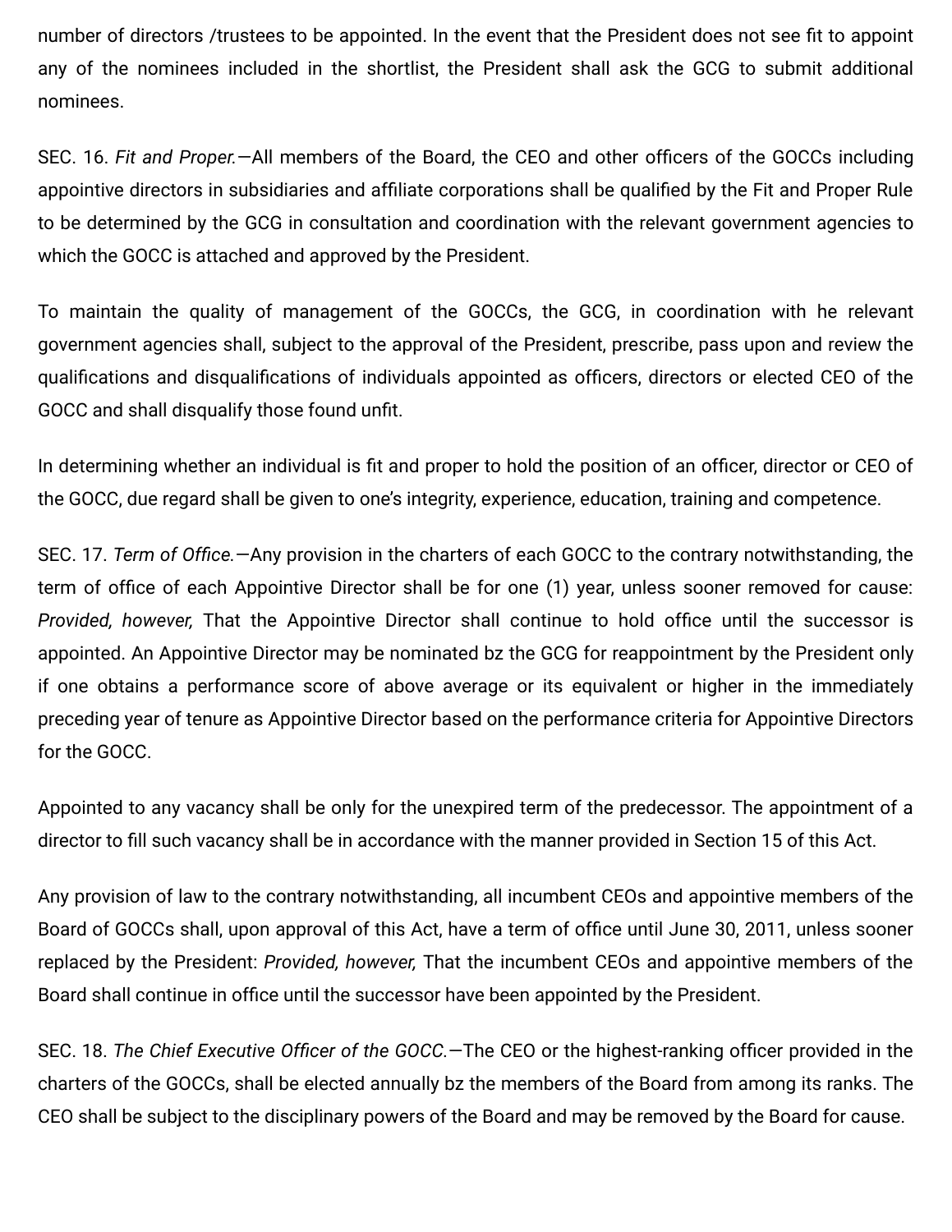SEC. 19. Fiduciary Duties of the Board and Officers. - As fiduciaries of the State, members of the Board of Directors/Trustees and the Officers of GOCCs have the legal obligation and duty to always act in the best interest of the GOCC, with utmost good faith in all its dealings with the property and monies of the GOCC.

The members of the Board and Officers of GOCCs shall:

(a) Act with utmost and undivided loyalty to the GOCC;

(b) Act with due care, extraordinary diligence, skill and good faith in the conduct of the business of the GOCC;

(c) Avoid conflicts of interest and declare an interest they may have in any particular matter before the Board;

(d) Apply sound business principles to ensure the financial soundness of the GOCC; and

(e) Elect and/or employ only Officers who are fit and proper to hold such office with due regard to the qualifications, competence, experience and integrity

Where a member of the Board or an Officer, by virtue of the office, acquires or by virtue of the office, acquires or receives for oneself a benefit or profit, of whatever kind or nature including, but not limited to, the acquisition of shares in corporations where the GOCC has an interest, using the properties of the GOCC for their own benefit, receiving commission on contracts from the GOCC's assets, or taking advantage of corporate opportunities of the GOCC, all such profits or benefits shall be subject to restitution under Section 24 of this Act, without prejudice to any administrative, civil or criminal action against members of the Board of Directors/Trustees or Officers. This provision shall be applicable notwithstanding the fact that such member of the Board or Officer risked one's own funds in the venture.

SEC. 20. Trustee Relation to the Properties, Interests and Monies of the GOCC.—Except for the per diem received for the actual attendance in board meetings and the reimbursement for actual and reasonable expenses and incentives as authorized by the GCG, any and all realized and unrealized profits and/or benefits including, but not limited to, the share in the profits, incentives of members of the Board or Officers in excess of the authorized by the GCG, stock options, dividends and other similar offers or grants from corporations where the GOCC is a stockholder or investor, and any benefit from the performance of members of the Board or Officers of the Corporation acting for and in behalf of the GOCC in dealing with its properties, investments in other corporations, management of subsidiaries and other interest, are to be held in trust by such member of the Board or Officer for the exclusive benefit of the GOCC represented.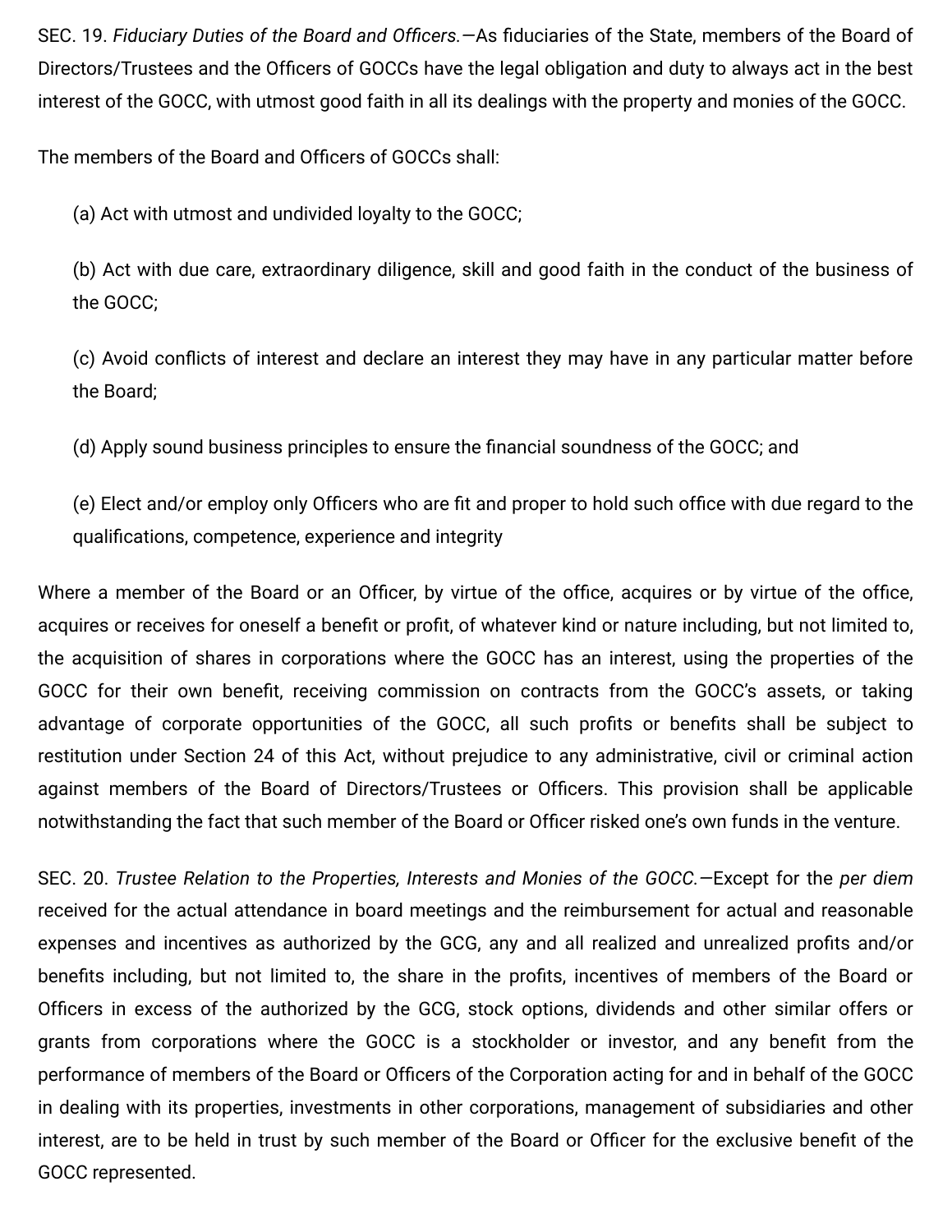SEC. 21. Care, Diligence and Skill in the Conduct of the Business of the GOCC.—The members of the Board and the Officers must exercise extraordinary diligence in the conduct of the business and in dealing with the properties of the GOCC. Such a degree of diligence requires using the utmost diligence of every cautious person with due regard for all circumstances.

SEC. 22. Power of the Board of Directors/Trustees to Discipline, Remove Officers of the GOCC. - Subject to existing civil service laws, rules and regulations, the Board shall have the authority to discipline the CEO, or order the removal from office, upon a majority vote of the members of the Board who actually took part in the investigation and deliberation.

SEC. 23. Limits to Compensation, per Diems, Allowances and Incentives.—The charters of each of the GOCCs to the contrary notwithstanding, the compensation, per diems, allowances and incentives of the members of the Board of Directors/Trustees of the GOCCs shall be determined by the GCG using as a reference, among others, Executive Order No. 24 dated February 10, 2011: Provided, however, That Directors/Trustees shall not be entitled to retirement benefits as such directors/trustees.

In case of GOCCs organized solely for the promotion of social welfare and the common good without regard to profit, the total yearly per diems and incentives in the aggregate which the members of the Board of such GOCCs may receive shall be determined by the President upon the recommendation of the GCG based on the achievement by such GOCC of its performance targets.

SEC. 24. Restitution.—Upon the determination and report of the Commission on Audit (COA) that properties or monies belonging to the GOCC are in the possession of a member of the Board or Officer without authority, or that profits are earned by the member of the Board or Officer in violation of the fiduciary duty, or the aggregate per diems, allowances and incentives received in a particular year are in excess of he limits provided under the Act, the member of the Board or Officer, receiving such properties or monies shall return the same to the GOCC.

Failure to make the restitution within thirty (30) days after a written demand has been served shall, after trial and final judgment, be punished by an imprisonment of one (1) year and a fine equivalent to twice the amount to be restituted, and in the discretion of the court of competent jurisdiction, disqualification to hold public office.

### CHAPTER V

### DISCLOSURE REQUIREMENTS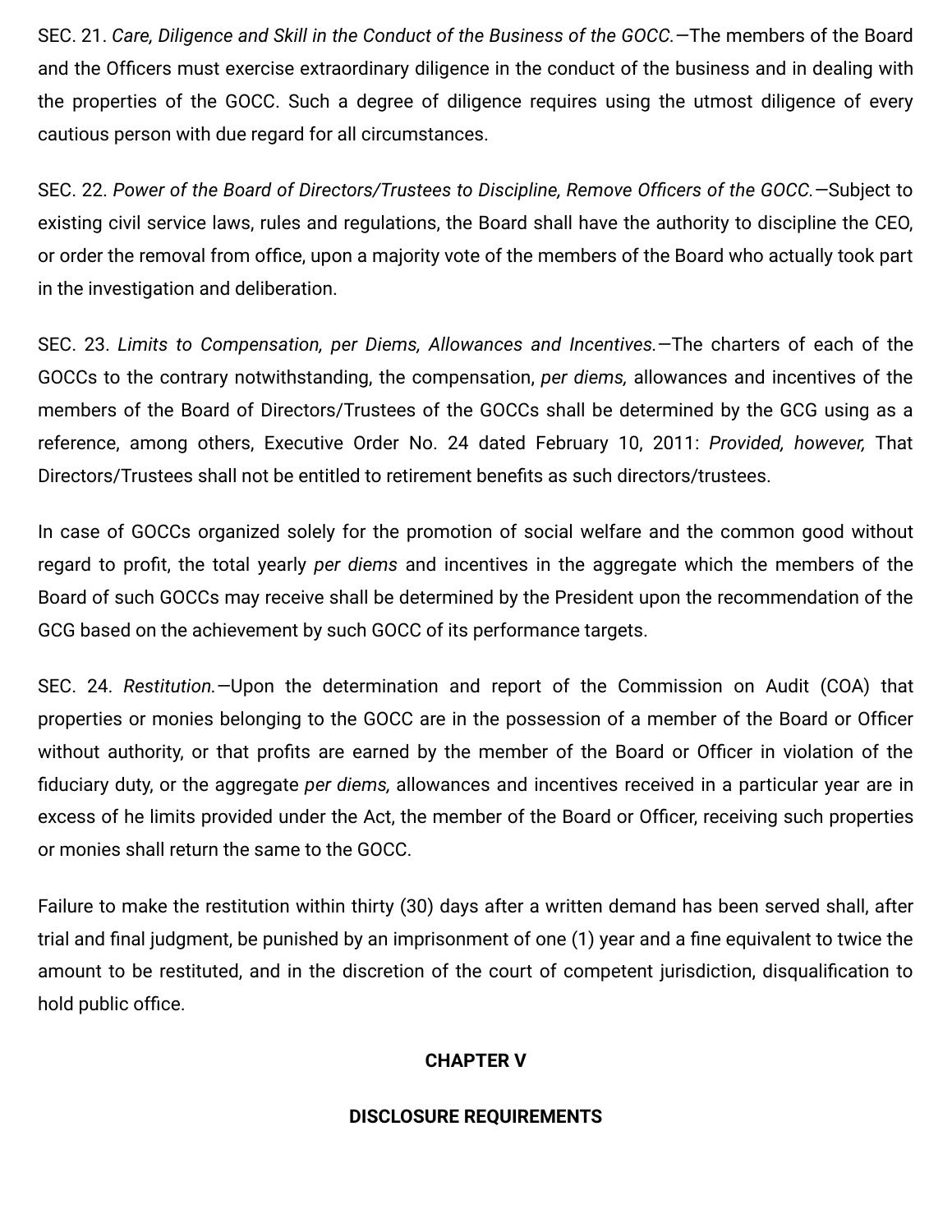SEC. 25. Full Disclosure.—All GOCCs shall maintain a website and post therein for unrestricted public access:

(a) Their latest annual audited financial and performance report within thirty (30) days from receipt of such report;

(b) Audited financial statements in the immediate past five  $(5)$  years;

(c) Quarterly, annual reports and trial balance;

(d) Current corporate operating budget;

(e) Complete compensation package of all the board members and officers, including travel, representation, transportation and any other form of expenses or allowances;

(f) Local and foreign borrowings;

(g) Performance scorecards and strategy maps;

(h) Government subsidies and net lending;

(i) All borrowings guaranteed by the government; and

(j) Such other information or report the GCG may require.

SEC. 26. Special Audit.—

(a) The thirty (30) GOCCs with the highest total assets shall be subject to periodic special audit by the COA. The periodic audit shall, at the minimum make a determination whether:

(1) The accounting records of the GOCCS are complete and in accordance with generally accepted accounting practices and standards; and

(2) The statements prepared from the accounts present fairly and comprehensively their GOCCs financial position and the results of its financial operations.

(b) As may be necessary or convenient in the performance by the GCG of its functions, the Chairman of the GCG may direct at any time a special COA audit of any other GOCC for any specific purpose or when authorized by law, direct an audit by independent auditors.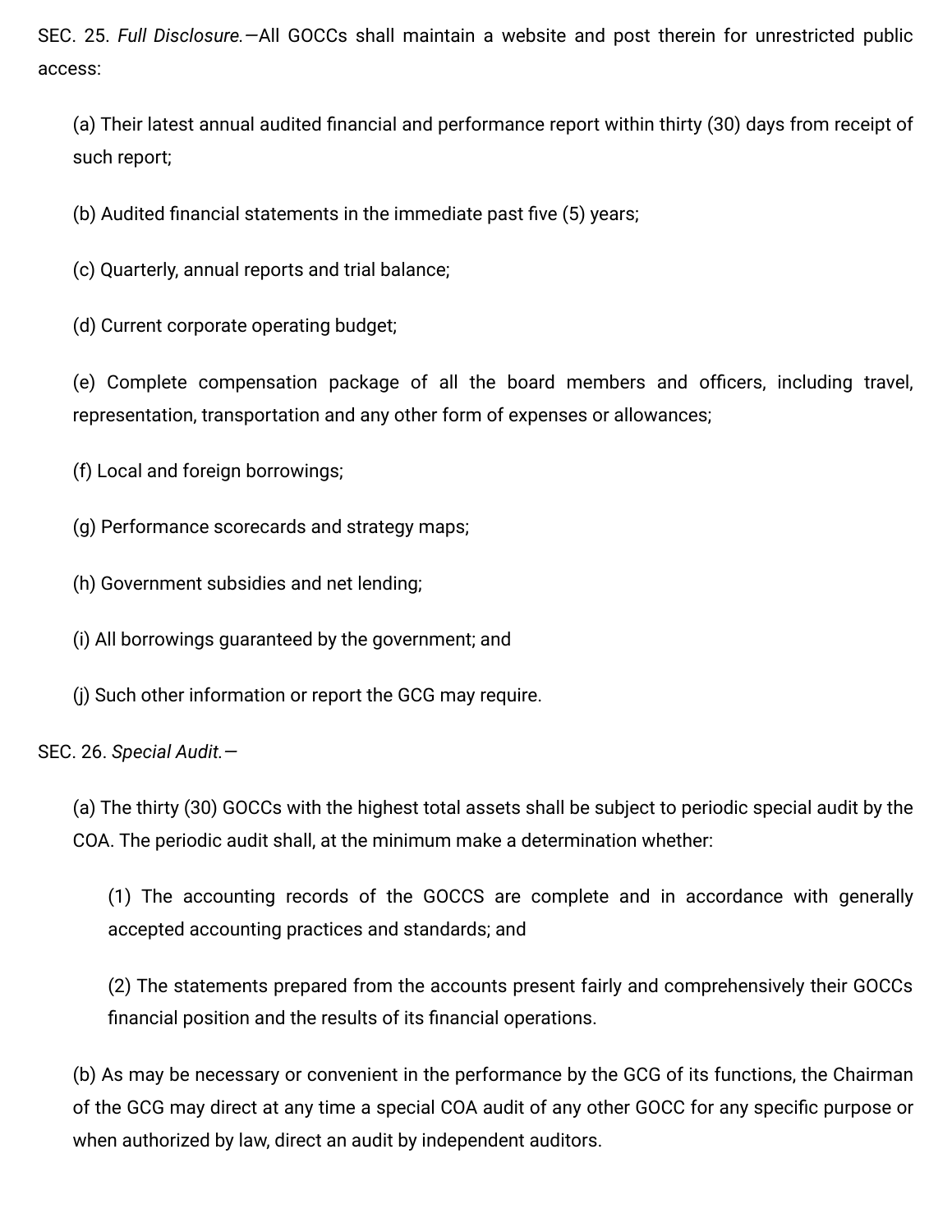### CHAPTER VI

### CREATION AND ACQUISITION OF A GOCC OR RELATED CORPORATION

SEC. 27. Requisites for the Creation of a New GOCC or Related Corporation under The Corporation Code.—A government agency seeking to establish a GOCC or Related Corporation under "The Corporation Code of the Philippines" shall submit its proposal to the GCG for review and recommendation to the President for approval before registering the same with the Securities and Exchange Commission (SEC). The SEC shall not register the articles of incorporation and bylaws of a proposed GOCC or Related Corporation, unless the application for registration is accompanied by an endorsement from the GCG stating that the President has approved the same.

SEC. 28. Requisites for the Acquisition of Controlling Interest in Another Corporation.—Any government agency seeking to purchase a corporation or acquire controlling interest therein shall submit its proposal to the GCG for review and approval of the President.

### CHAPTER VII

#### MISCELLANEOUS PROVISIONS

SEC. 29. Appropriations.—The amount of Ten million pesos (P10,000,000.00) for the initial operation of the GCG shall be source from the Contingent Fund of the President. Subsequent funding requirements shall be included in the annual General Appropriations Act.

SEC. 30. Suppletory Application of The Corporation Code and Charters of the GOCCs.—The provisions of "The Corporation Code of the Philippines" and the provisions of the charters of the relevant GOCC, insofar as they are not inconsistent with the provisions of this Act, shall apply suppletorily to GOCCS.

SEC. 31. Transitory Provision. - The Privatization Council and Privatization and Management Office created under Executive Order No. 323, Series of 2000, shall continue to implement and finish the privatization of GOCCs that have been identified by the said Privatization Council and approved for privatization by the President prior to the effectivity of this Act: Provided, however, That the privatization of said GOCCs hat remain unfinished at the end of every two (2) years after the effectivity of this Act shall be automatically transferred to the GCG which shall continue the privatization of the GOCCs.

SEC. 32. Repealing Clause.—The charters of the GOCCs under existing laws and all other laws, executive orders including Executive Order No. 323, Series of 2000, administrative orders, rules, regulations, decrees and other issuances or parts thereof which are inconsistent with the provisions of this Act are hereby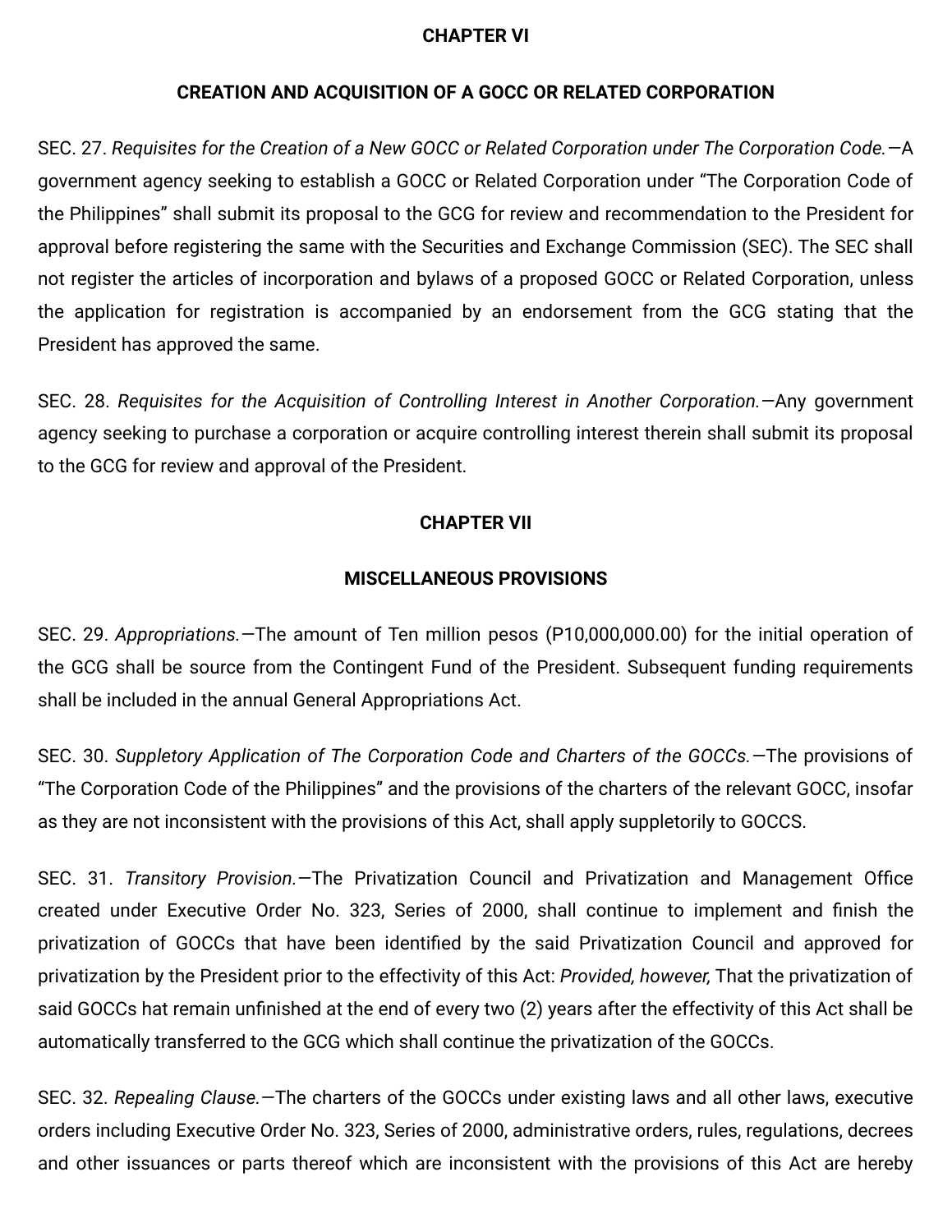revoked, repealed or modified accordingly.

SEC. 33. Separability Clause.—Should any provision of this Act be declared unconstitutional, the same shall not affect the validity of the other provisions of this Act.

SEC. 43. Effectivity. - This Act shall take effect after fifteen (15) days following its publication in the Official Gazette or in two newspapers of general circulation.

Approved,

| (SGD.) FELICIANO BELMONTE               | (SGD.) JUAN             |
|-----------------------------------------|-------------------------|
| ÙR.                                     | <b>PONCE ENRILE</b>     |
| Speaker of the House of Representatives | President of the Senate |

This Act which is a consolidation of Senate Bill No. 2640 and House Bill No. 4067 was finally passed by the Senate and the House of Representatives on May 30, 2011 and May 31, 2011, respectively.

| (SGD.) MARILYN B. BARUA-YAP                       | (SGD.) EMMA LIRIO-<br><b>REZES</b> |
|---------------------------------------------------|------------------------------------|
| <b>Secretary General House of Representatives</b> | Secretary of the Senate            |

### (SGD.) BENIGNO SIMEON C. AQUINO III

President of the Philippines

### RESOURCES

[PDF]

[Republic Act No. 10149, June 6, 2011 \(http://www.gov.ph/downloads/2011/06jun/20110606-](http://www.gov.ph/downloads/2011/06jun/20110606-RA-10149-BSA.pdf) RA-10149-BSA.pdf)

This entry was posted under Legislature [\(http://www.gov.ph/section/legis/\),](http://www.gov.ph/section/legis/) Republic Acts [\(http://www.gov.ph/section/laws/republic-acts/\).](http://www.gov.ph/section/laws/republic-acts/) Bookmark the permalink [\(http://www.gov.ph/2011/06/06/republic-act-no-10149/\).](http://www.gov.ph/2011/06/06/republic-act-no-10149/)